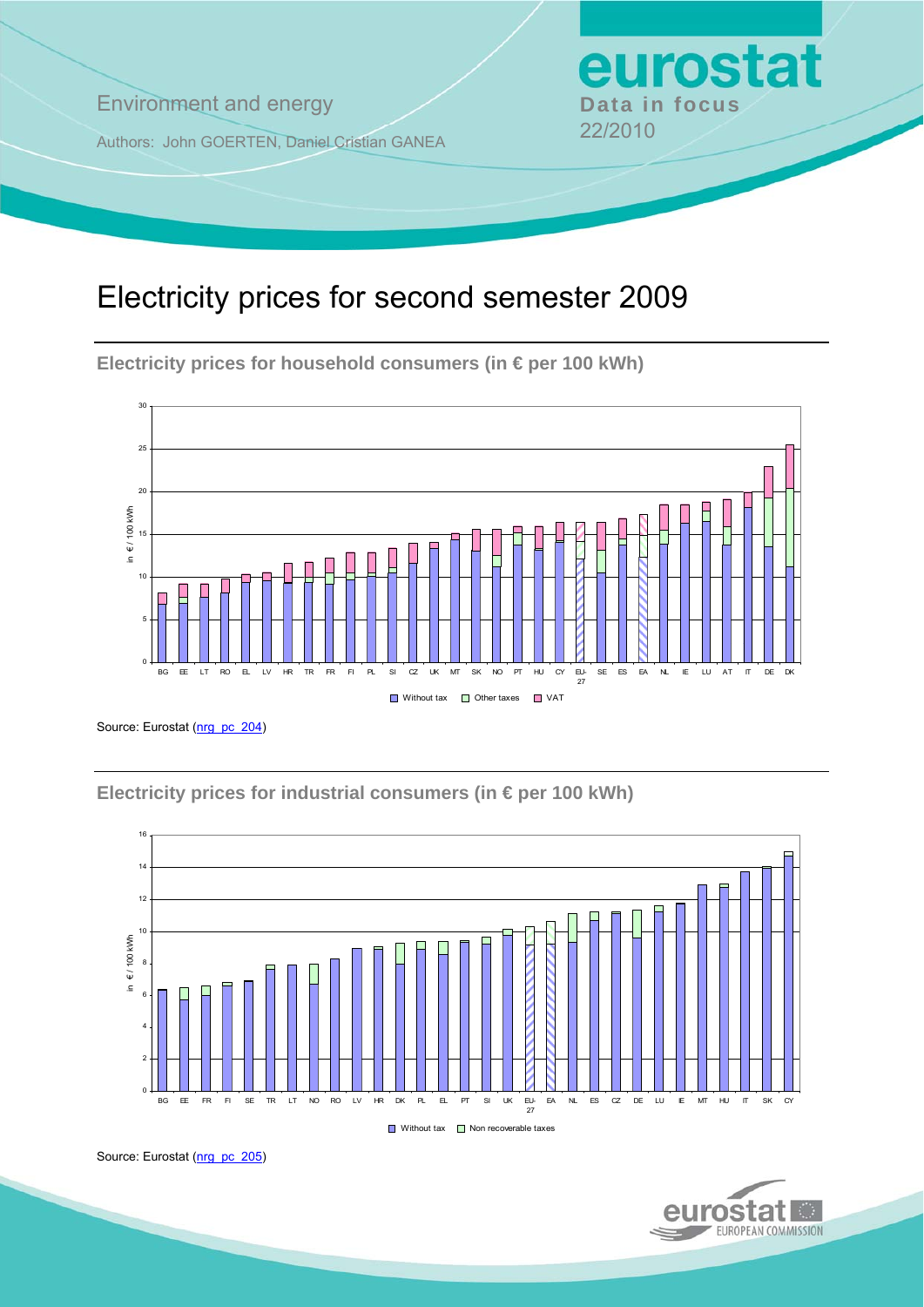|                        | <b>EU-27</b>   | EA             | <b>BE</b> | <b>BG</b>    | <b>CZ</b>      | <b>DK</b>     | <b>DE</b>      | <b>EE</b>    | <b>IE</b>      | TEL.          | ES             | <b>FR</b>     | П              | CY             | LV            | LT           |
|------------------------|----------------|----------------|-----------|--------------|----------------|---------------|----------------|--------------|----------------|---------------|----------------|---------------|----------------|----------------|---------------|--------------|
| Households<br>Industry | 16.45<br>10.26 | 17.35<br>10.63 |           | 8.18<br>6.39 | 13.94<br>11.22 | 25.53<br>9.27 | 22.94<br>11.34 | 9.20<br>6.45 | 18.55<br>11.75 | 10.32<br>9.36 | 16.84<br>11.20 | 12.25<br>6.56 | 19.97<br>13.70 | 16.42<br>14.94 | 10.54<br>8.93 | 9.26<br>7.90 |
|                        |                |                |           |              |                |               |                |              |                |               |                |               |                |                |               |              |
|                        | LU             | HU             | <b>MT</b> | <b>NL</b>    | <b>AT</b>      | <b>PL</b>     | PT             | <b>RO</b>    | <b>SI</b>      | <b>SK</b>     | FI             | <b>SE</b>     | <b>UK</b>      | <b>HR</b>      | <b>TR</b>     | <b>NO</b>    |

**Electricity prices for household and industrial consumers (in € per 100 kWh)** 

Source: Eurostat ([nrg\\_pc\\_204](http://ec.europa.eu/eurostat/product?mode=view&code=nrg_pc_204), [nrg\\_pc\\_205\)](http://ec.europa.eu/eurostat/product?mode=view&code=nrg_pc_205)

**Electricity prices for household and industrial consumers (in national currency per 100 kWh for non-Euro Area countries)** 

|            | <b>BG</b> | CZ     | <b>DK</b> | EE     | LV   | - 1   | HU      | DI    | <b>RO</b> | <b>SE</b> | <b>UK</b> | <b>HR</b> | <b>TR</b> | <b>NO</b> |
|------------|-----------|--------|-----------|--------|------|-------|---------|-------|-----------|-----------|-----------|-----------|-----------|-----------|
| Households | 16.00     | 359.00 | 190.05    | 144.00 | 7.43 | 31.97 | 4327.00 | 54.03 | 41.60     | 171.00    | 12.50     | 85.00     | 25.62     | 133.90    |
| Industry   | 12.50     | 289.00 | 69.00     | 100.90 | 6.30 | 27.28 | 3516.00 | 39.07 | 35.17     | 71.60     | 8.99      | 66.00     | 17.16     | 68.11     |

Source: Eurostat [\(nrg\\_pc\\_204,](http://ec.europa.eu/eurostat/product?mode=view&code=nrg_pc_204) [nrg\\_pc\\_205\)](http://ec.europa.eu/eurostat/product?mode=view&code=nrg_pc_205)

### **Share of taxes paid by end-users**

### **Share of taxes for household consumers: Share of taxes for industrial consumers:**

|           | <b>Basic price</b> | <b>Other taxes</b><br>(excl. VAT) | <b>VAT</b> | <b>All Taxes</b> |           | <b>Basic price</b> | Non recoverable<br>taxes  | Non recoverable<br>taxes |
|-----------|--------------------|-----------------------------------|------------|------------------|-----------|--------------------|---------------------------|--------------------------|
|           |                    | in $\epsilon$ per 100 kWh         |            | in $%$           |           |                    | in $\epsilon$ per 100 kWh | in $%$                   |
| <b>UK</b> | 13.40              | 0.00                              | 0.67       | 4.8              | LV        | 8.93               | 0.00                      | 0.0                      |
| <b>MT</b> | 14.41              | 0.00                              | 0.72       | 4.8              | <b>LT</b> | 7.90               | 0.00                      | 0.0                      |
| EL        | 9.42               | 0.05                              | 0.85       | 8.7              | <b>RO</b> | 8.28               | 0.00                      | 0.0                      |
| LV        | 9.59               | 0.00                              | 0.95       | 9.0              | MT        | 12.91              | 0.00                      | 0.0                      |
| IE        | 16.35              | 0.00                              | 2.20       | 11.9             | IE        | 11.70              | 0.05                      | 0.4                      |
| LU        | 16.53              | 1.22                              | 1.07       | 12.2             | SK        | 13.96              | 0.07                      | 0.5                      |
| <b>PT</b> | 13.83              | 1.36                              | 0.75       | 13.2             | <b>SE</b> | 6.84               | 0.05                      | 0.7                      |
| <b>CY</b> | 14.09              | 0.22                              | 2.11       | 14.2             | BG        | 6.34               | 0.05                      | 0.8                      |
| SK        | 13.11              | 0.00                              | 2.49       | 16.0             | CZ        | 11.10              | 0.12                      | 1.1                      |
| BG        | 6.85               | 0.00                              | 1.33       | 16.3             | PT        | 9.32               | 0.12                      | 1.3                      |
| CZ        | 11.61              | 0.11                              | 2.22       | 16.7             | <b>CY</b> | 14.72              | 0.22                      | 1.5                      |
| <b>RO</b> | 8.15               | 0.00                              | 1.64       | 16.8             | <b>HR</b> | 8.90               | 0.14                      | 1.5                      |
| LT.       | 7.68               | 0.00                              | 1.58       | 17.1             | <b>HU</b> | 12.76              | 0.21                      | 1.6                      |
| HU        | 13.20              | 0.12                              | 2.64       | 17.3             | <b>TR</b> | 7.63               | 0.26                      | 3.3                      |
| ES        | 13.81              | 0.71                              | 2.32       | 18.0             | LU        | 11.18              | 0.40                      | 3.5                      |
| <b>HR</b> | 9.32               | 0.13                              | 2.19       | 19.9             | UK        | 9.73               | 0.39                      | 3.9                      |
| <b>TR</b> | 9.36               | 0.63                              | 1.80       | 20.6             | FI        | 6.56               | 0.27                      | 4.0                      |
| SI        | 10.50              | 0.67                              | 2.24       | 21.7             | SI        | 9.21               | 0.41                      | 4.3                      |
| PL        | 10.10              | 0.48                              | 2.33       | 21.8             | ES        | 10.66              | 0.54                      | 4.8                      |
| EE        | 6.96               | 0.71                              | 1.53       | 24.3             | PL        | 8.86               | 0.47                      | $5.0$                    |
| <b>FR</b> | 9.23               | 1.26                              | 1.76       | 24.7             | <b>FR</b> | 5.99               | 0.57                      | 8.7                      |
| <b>NL</b> | 13.90              | 1.60                              | 3.00       | 24.9             | EL.       | 8.53               | 0.83                      | 8.9                      |
| FI.       | 9.68               | 0.88                              | 2.33       | 24.9             | EE        | 5.75               | 0.70                      | 10.9                     |
| AT        | 13.80              | 2.11                              | 3.18       | 27.7             | <b>DK</b> | 7.93               | 1.34                      | 14.5                     |
| <b>NO</b> | 11.24              | 1.26                              | 3.13       | 28.1             | <b>DE</b> | 9.58               | 1.76                      | 15.5                     |
| <b>SE</b> | 10.59              | 2.60                              | 3.27       | 35.7             | <b>NO</b> | 6.69               | 1.26                      | 15.8                     |
| DE        | 13.59              | 5.69                              | 3.66       | 40.8             | <b>NL</b> | 9.30               | 1.80                      | 16.2                     |
| DK        | 11.22              | 9.21                              | 5.10       | 56.1             | AT        |                    |                           |                          |
| BE        |                    |                                   |            |                  | BE        |                    |                           |                          |
| IT        |                    |                                   |            |                  | IT        |                    |                           |                          |

Source: Eurostat ([nrg\\_pc\\_204\)](http://ec.europa.eu/eurostat/product?mode=view&code=nrg_pc_204) Source: Eurostat [\(nrg\\_pc\\_205](http://ec.europa.eu/eurostat/product?mode=view&code=nrg_pc_205))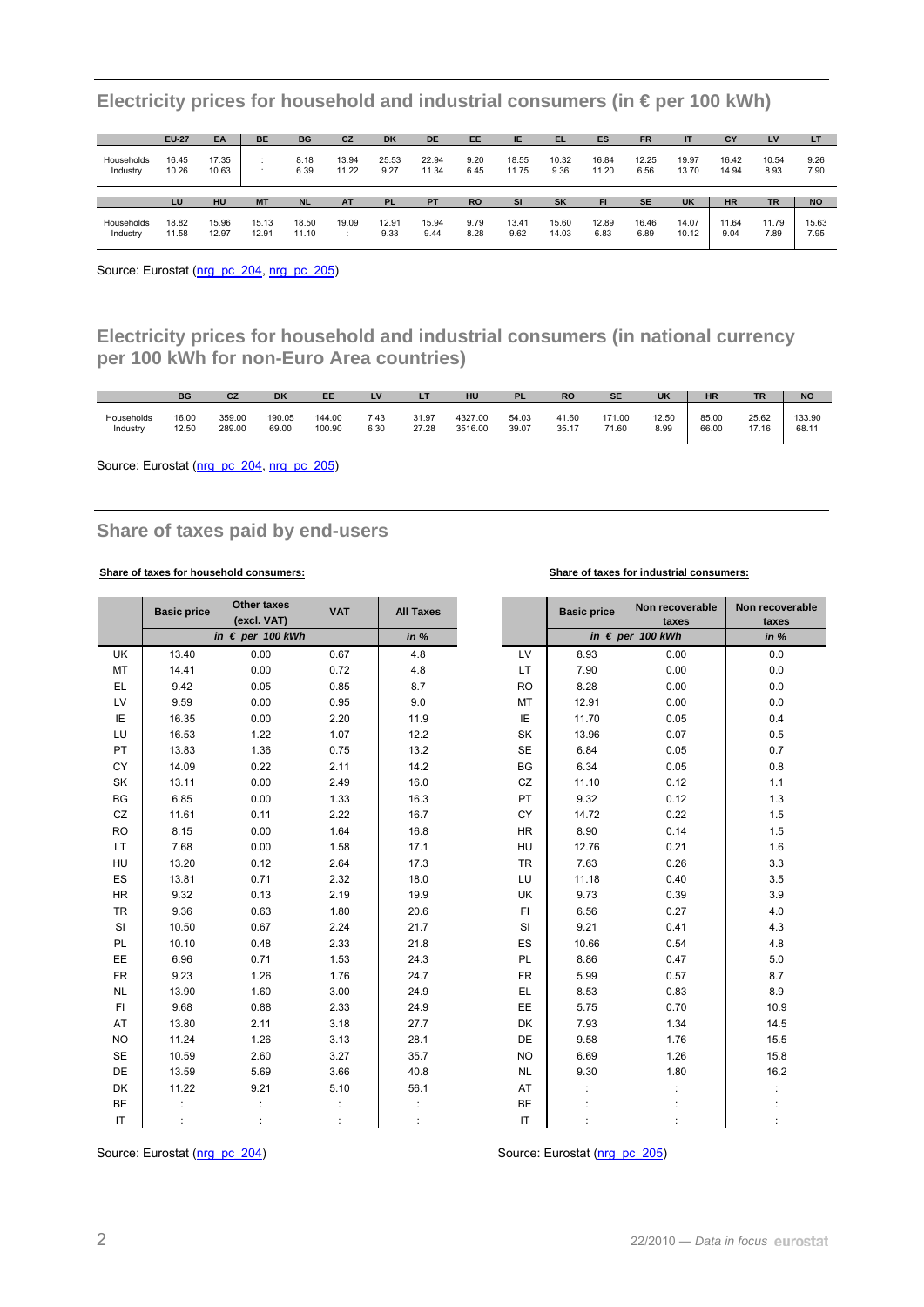**Evolution of EU-27 and EA electricity prices for household consumers in € per 100kWh (all taxes included)** 



Source: Eurostat (nrg\_pc\_204)

**Evolution of EU-27 and EA electricity prices for industrial consumers in € per 100kWh (VAT and all other recoverable taxes and levies excluded)** 



Source: Eurostat (nrg\_pc\_205)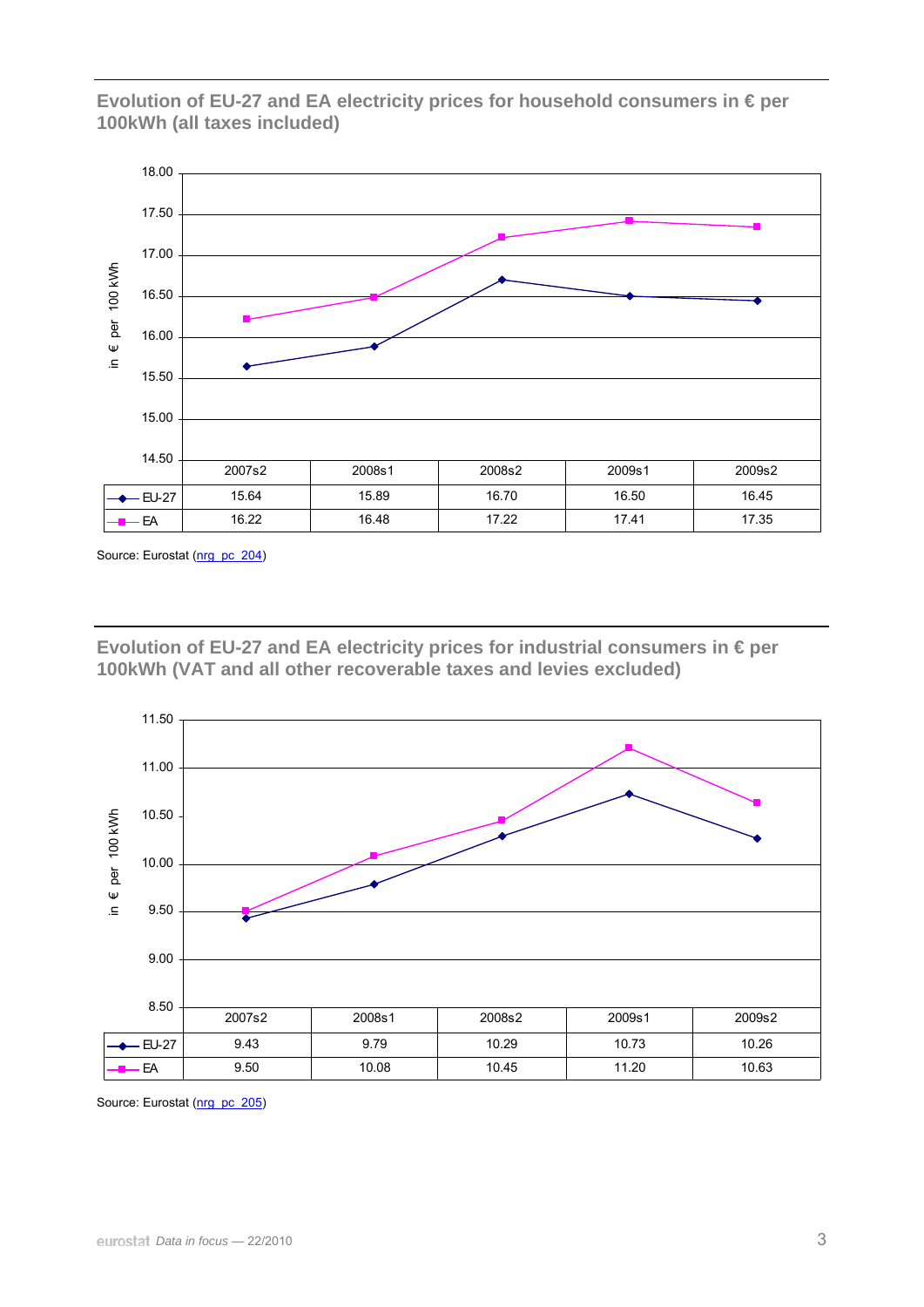**Electricity prices for household consumers, in national currency per 100 kWh (all taxes included) – comparison between second semester 2009 and second semester 2008 (in %)** 

|           | 2007s2  | 2008s1  | 2008s2             | 2009s1  | 2009s2               | 2009s2<br>2008s2 |
|-----------|---------|---------|--------------------|---------|----------------------|------------------|
|           |         |         | in NAC per 100 kWh |         |                      | in %             |
| СY        | 15.73   | 17.80   | 20.40              | 15.58   | 16.42                | -19.51           |
| IT        | t       | 20.27   | 22.21              | 20.98   | 19.97                | $-10.09$         |
| IΕ        | 19.18   | 17.69   | 20.33              | 20.30   | 18.55                | $-8.76$          |
| DK        | 178.91  | 196.47  | 207.63             | 200.95  | 190.05               | $-8.47$          |
| <b>NO</b> | 118.30  | 130.30  | 144.46             | 139.20  | 133.90               | $-7.31$          |
| EL        | 9.84    | 10.47   | 10.99              | 11.54   | 10.32                | $-6.10$          |
| UK        | 10.28   | 11.30   | 13.10              | 13.10   | 12.50                | $-4.58$          |
| MT        | 9.18    | 9.93    | 15.36              | 17.08   | 15.13                | $-1.50$          |
| EU-27     | 15.64   | 15.89   | 16.70              | 16.50   | 16.45                | $-1.50$          |
| BG        | 14.10   | 13.90   | 16.10              | 16.10   | 16.00                | $-0.62$          |
| <b>SE</b> | 149.60  | 159.20  | 172.00             | 174.00  | 171.00               | $-0.58$          |
| HR        | 72.00   | 72.00   | 85.00              | 85.00   | 85.00                | 0.00             |
| EA        | 16.22   | 16.48   | 17.22              | 17.41   | 17.35                | 0.75             |
| FI        | 11.49   | 12.23   | 12.73              | 12.96   | 12.89                | 1.26             |
| <b>FR</b> | 12.22   | 12.13   | 12.03              | 12.28   | 12.25                | 1.83             |
| <b>RO</b> | 38.12   | 38.95   | 40.76              | 41.32   | 41.60                | 2.06             |
| SK        | 15.14   | 15.11   | 15.27              | 15.40   | 15.60                | 2.16             |
| <b>NL</b> | 17.20   | 17.30   | 17.80              | 19.00   | 18.50                | 3.93             |
| DE        | 21.05   | 21.48   | 21.95              | 22.82   | 22.94                | 4.51             |
| PT        | 15.62   | 14.82   | 15.25              | 15.08   | 15.94                | 4.52             |
| LV        | 5.10    | 5.88    | 7.09               | 7.43    | 7.43                 | 4.80             |
| LT        | 30.03   | 29.70   | 29.85              | 32.85   | 31.97                | 7.10             |
| AT        | 17.40   | 17.79   | 17.72              | 19.09   | 19.09                | 7.73             |
| ES        | 14.00   | 13.66   | 15.57              | 15.77   | 16.84                | 8.16             |
| EЕ        | 123.00  | 127.40  | 133.00             | 144.30  | 144.00               | 8.27             |
| <b>TR</b> | 15.75   | 18.84   | 23.53              | 24.63   | 25.62                | 8.88             |
| HU        | 3271.00 | 3928.00 | 3878.00            | 4300.00 | 4327.00              | 11.58            |
| CZ        | 291.00  | 321.00  | 321.00             | 359.00  | 359.00               | 11.84            |
| SI        | 11.16   | 11.47   | 11.56              | 13.65   | 13.41                | 16.00            |
| LU        | 16.45   | 16.45   | 16.09              | 18.82   | 18.82                | 16.97            |
| PL        | 51.39   | 43.94   | 45.81              | 50.63   | 54.03                | 17.94            |
| ВE        | 16.83   | 19.72   | 20.81              | 19.16   | $\ddot{\phantom{a}}$ | $\vdots$         |





i.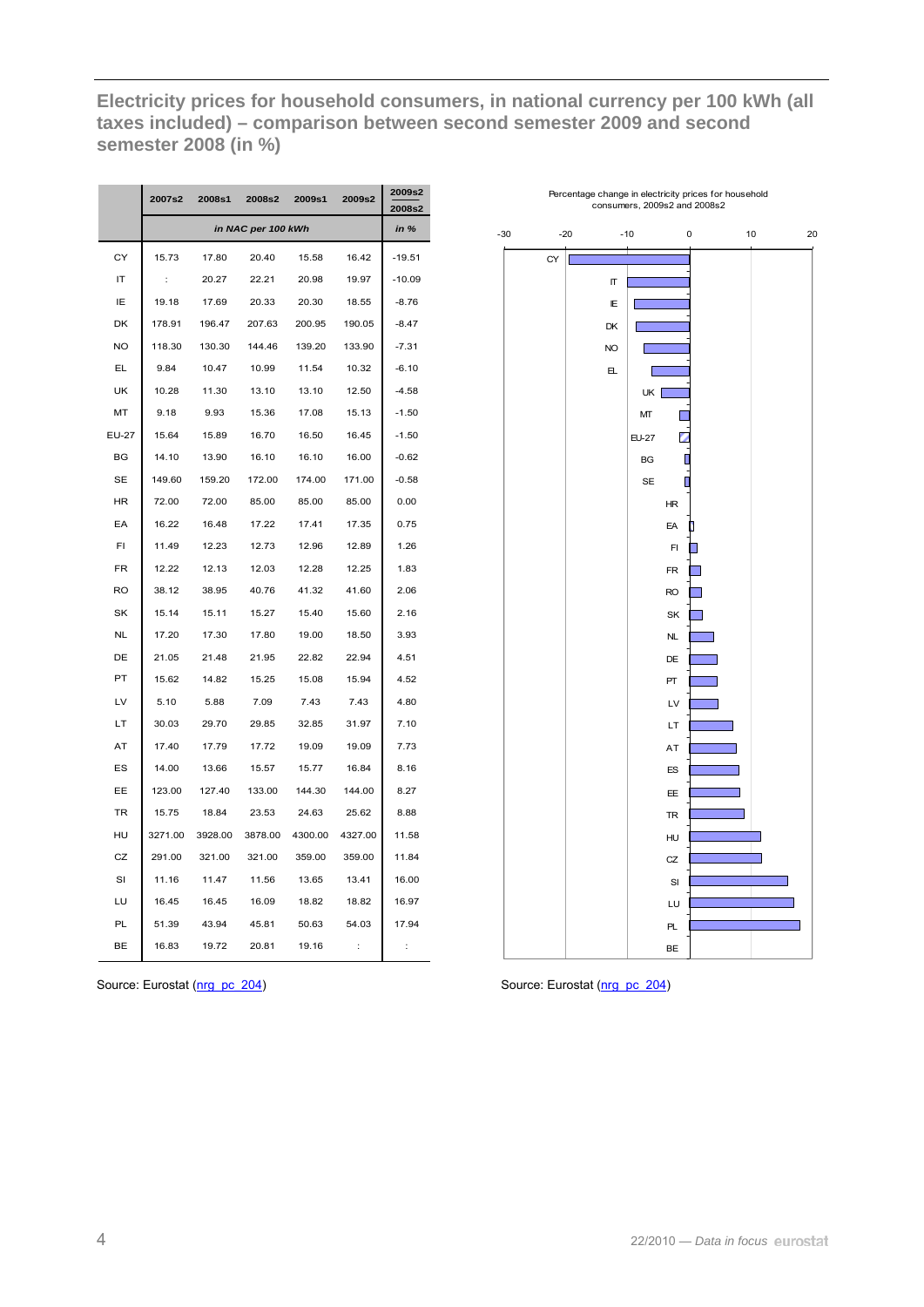**Electricity prices for industrial consumers, in national currency per 100 kWh (VAT and all other recoverable taxes and levies excluded) – comparison between second semester 2009 and second semester 2008 (in %)** 

|           | 2007s2               | 2008s1  | 2008s2             | 2009s1  | 2009s2               | 2009s2<br>2008s2 |
|-----------|----------------------|---------|--------------------|---------|----------------------|------------------|
|           |                      |         | in NAC per 100 kWh |         |                      | in $%$           |
| MT        | 12.21                | 12.21   | 16.19              | 15.06   | 12.91                | $-20.26$         |
| СY        | 13.91                | 14.27   | 18.07              | 11.86   | 14.94                | $-17.32$         |
| IE        | 12.35                | 13.02   | 14.19              | 12.06   | 11.75                | $-17.20$         |
| DK        | 66.70                | 68.08   | 76.00              | 64.00   | 69.00                | $-9.21$          |
| <b>NO</b> | 59.70                | 62.30   | 74.04              | 70.30   | 68.11                | $-8.01$          |
| ΙT        | $\ddot{\phantom{a}}$ | 13.99   | 14.81              | 15.82   | 13.70                | $-7.49$          |
| SЕ        | 60.90                | 65.00   | 76.20              | 72.40   | 71.60                | -6.04            |
| LT        | 25.70                | 28.62   | 28.95              | 31.89   | 27.28                | $-5.77$          |
| HR        | 54.00                | 55.00   | 68.00              | 64.00   | 66.00                | $-2.94$          |
| SI        | 9.10                 | 9.32    | 9.85               | 11.18   | 9.62                 | $-2.34$          |
| BG        | 11.10                | 11.00   | 12.70              | 12.70   | 12.50                | $-1.57$          |
| EU-27     | 9.43                 | 9.79    | 10.29              | 10.73   | 10.26                | $-0.29$          |
| <b>RO</b> | 30.34                | 32.53   | 35.12              | 34.34   | 35.17                | 0.14             |
| UK        | 7.48                 | 7.57    | 8.89               | 9.98    | 8.99                 | 1.12             |
| FI        | 5.86                 | 6.40    | 6.74               | 6.89    | 6.83                 | 1.34             |
| EA        | 9.50                 | 10.08   | 10.45              | 11.20   | 10.63                | 1.72             |
| EL        | 7.89                 | 8.61    | 9.20               | 9.48    | 9.36                 | 1.74             |
| CZ        | 259.00               | 279.00  | 277.00             | 290.00  | 289.00               | 4.33             |
| PT        | 7.93                 | 8.95    | 9.01               | 9.43    | 9.44                 | 4.77             |
| ES        | 9.58                 | 9.61    | 10.68              | 11.54   | 11.20                | 4.87             |
| TR        | 11.53                | 12.98   | 16.33              | 16.78   | 17.16                | 5.08             |
| DE        | 10.13                | 10.53   | 10.78              | 11.32   | 11.34                | 5.19             |
| FR        | 5.74                 | 6.51    | 6.17               | 7.25    | 6.56                 | 6.32             |
| EE        | 83.00                | 88.70   | 94.00              | 100.60  | 100.90               | 7.34             |
| SK        | 11.58                | 12.73   | 12.90              | 14.23   | 14.03                | 8.76             |
| <b>NL</b> | 9.70                 | 9.90    | 10.20              | 11.30   | 11.10                | 8.82             |
| LV        | 4.16                 | 4.61    | 5.63               | 6.33    | 6.30                 | 11.90            |
| HU        | 2847.00              | 2897.00 | 3041.00            | 3598.43 | 3516.00              | 15.62            |
| LU        | 9.76                 | 9.76    | 9.79               | 11.57   | 11.58                | 18.28            |
| PL        | 33.70                | 30.76   | 32.18              | 40.36   | 39.07                | 21.41            |
| AT        | 9.40                 | 10.64   | 10.72              | t       | İ                    |                  |
| BE        | 9.49                 | 10.69   | 10.96              | 11.11   | $\ddot{\phantom{a}}$ | t                |



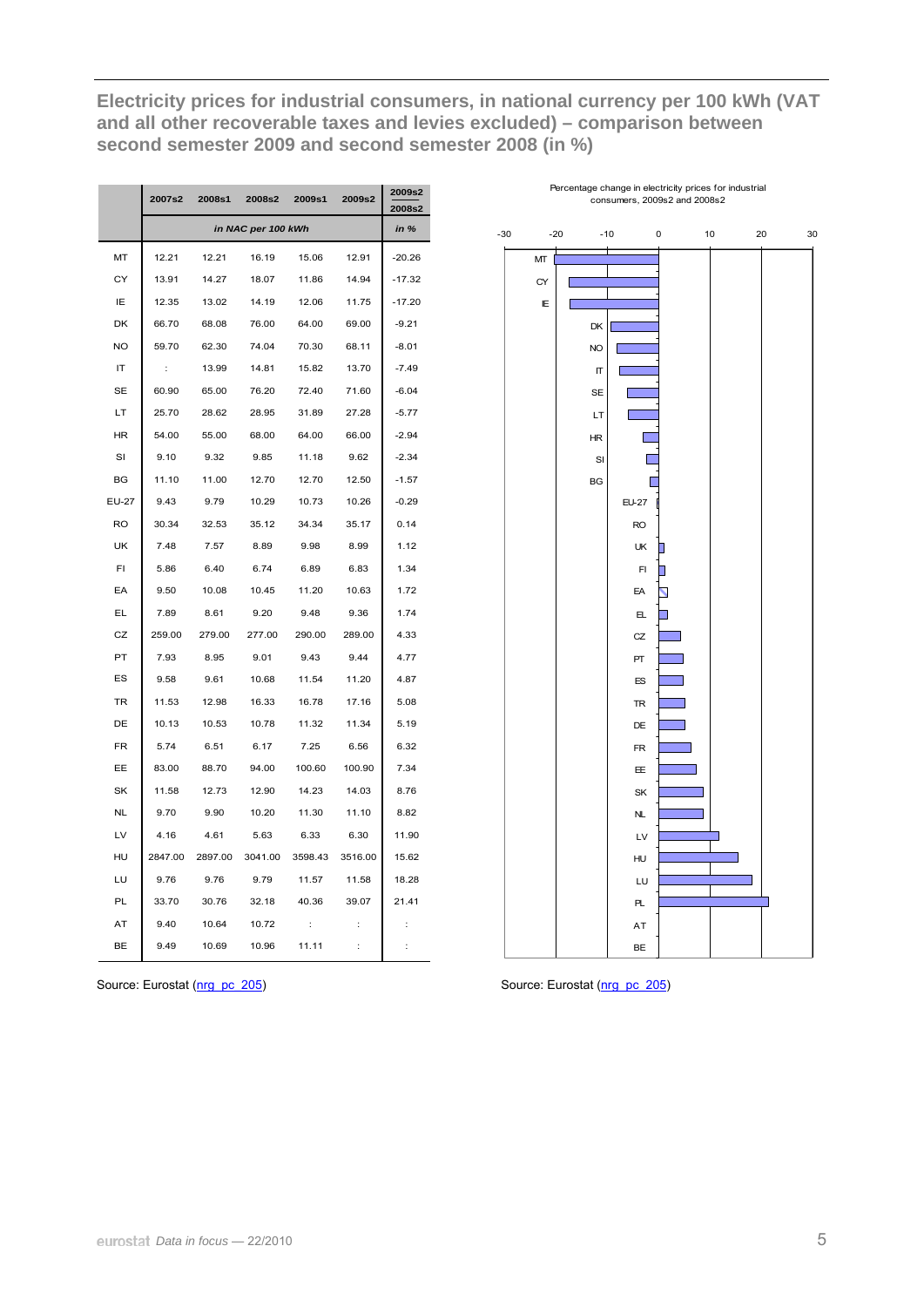|           |                    | Composition of the household prices in €per 100 kWh |               |                  | Share in price without tax (%) |               |
|-----------|--------------------|-----------------------------------------------------|---------------|------------------|--------------------------------|---------------|
|           | <b>TOTAL PRICE</b> | Energy and supply                                   | Network costs | Taxes and levies | Energy and supply              | Network costs |
| <b>DE</b> | 22.94              | 7.98                                                | 5.61          | 9.34             | 58.7                           | 41.3          |
| <b>UK</b> | 14.07              | 9.34                                                | 4.05          | 0.68             | 69.7                           | 30.3          |
| FR.       | 12.25              |                                                     |               |                  | ÷                              |               |
| <b>IT</b> | 19.97              | 10.84e                                              | 4.42e         | 5.24e            | 71.0e                          | 29.0e         |
| <b>NL</b> | 18.50              |                                                     |               |                  |                                |               |
| <b>BE</b> | ÷                  |                                                     |               |                  |                                |               |
| DK        | 25.53              | 4.70                                                | 6.58          | 14.38            | 41.7                           | 58.3          |
| EL.       | 10.32              | 6.73                                                | 2.69          | 1.90             | 71.4                           | 28.6          |
| IE        | 18.55              | ÷                                                   | $\cdot$ :     |                  | $\mathbb{C}^{\times}$          | $\sim$        |
| LU        | 18.82              | 9.09                                                | 7.45          | 2.29             | 55.0                           | 45.0          |
| PT.       | 15.94              | 8.70                                                | 5.14          | 2.11             | 62.9                           | 37.1          |
| <b>ES</b> | 16.84              | 9.67                                                | 4.14          | 3.03             | 70.0                           | 30.0          |
| AT.       | 19.09              | 7.10                                                | 6.71          | 5.29             | 51.4                           | 48.6          |
| <b>SE</b> | 16.46              | 5.42                                                | 5.19          | 5.88             | 51.1                           | 48.9          |
| FI.       | 12.89              | 5.51                                                | 4.17          | 3.21             | 56.9                           | 43.1          |
| CY        | 16.42              | ÷                                                   | $\cdot$ :     |                  | ÷                              | $\mathcal{L}$ |
| CZ.       | 13.94              | 6.99                                                | 4.62          | 2.33             | 60.2                           | 39.8          |
| <b>HU</b> | 15.96              | 8.01                                                | 5.19          | 2.76             | 60.7                           | 39.3          |
| LV.       | 10.54              | 4.93                                                | 4.64          | 0.96             | 51.6                           | 48.4          |
| LT.       | 9.26               | 3.77                                                | 3.91          | 1.58             | 49.1                           | 50.9          |
| SK        | 15.60              | 6.91                                                | 6.20          | 2.49             | 52.7                           | 47.3          |
| MT        | 15.13              | 12.18e                                              | 2.20e         | 0.76             | 84.7e                          | 15.3e         |
| BG        | 8.18               | 4.29                                                | 2.51          | 1.38             | 63.2                           | 36.8          |
| <b>RO</b> | 9.79               | 3.14                                                | 5.02          | 1.64             | 38.5                           | 61.5          |
| <b>EE</b> | 9.20               | 3.25                                                | 3.71          | 2.24             | 46.7                           | 53.3          |
| <b>SI</b> | 13.41              | 5.40                                                | 5.11          | 2.91             | 51.4                           | 48.6          |
| PL        | 12.91              | 5.51                                                | 4.59          | 2.80             | 54.5                           | 45.5          |
| <b>HR</b> | 11.64              | 5.62                                                | 3.84          | 2.33             | 59.4                           | 40.6          |
| <b>TR</b> | 11.79              | 7.85                                                | 1.51          | 2.42             | 83.9                           | 16.1          |
| <b>NO</b> | 15.63              | 4.54                                                | 6.69          | 4.40             | 40.4                           | 59.6          |

# Disaggregated prices for household consumers

Source: Eurostat



Share in price (in %)

Source: Eurostat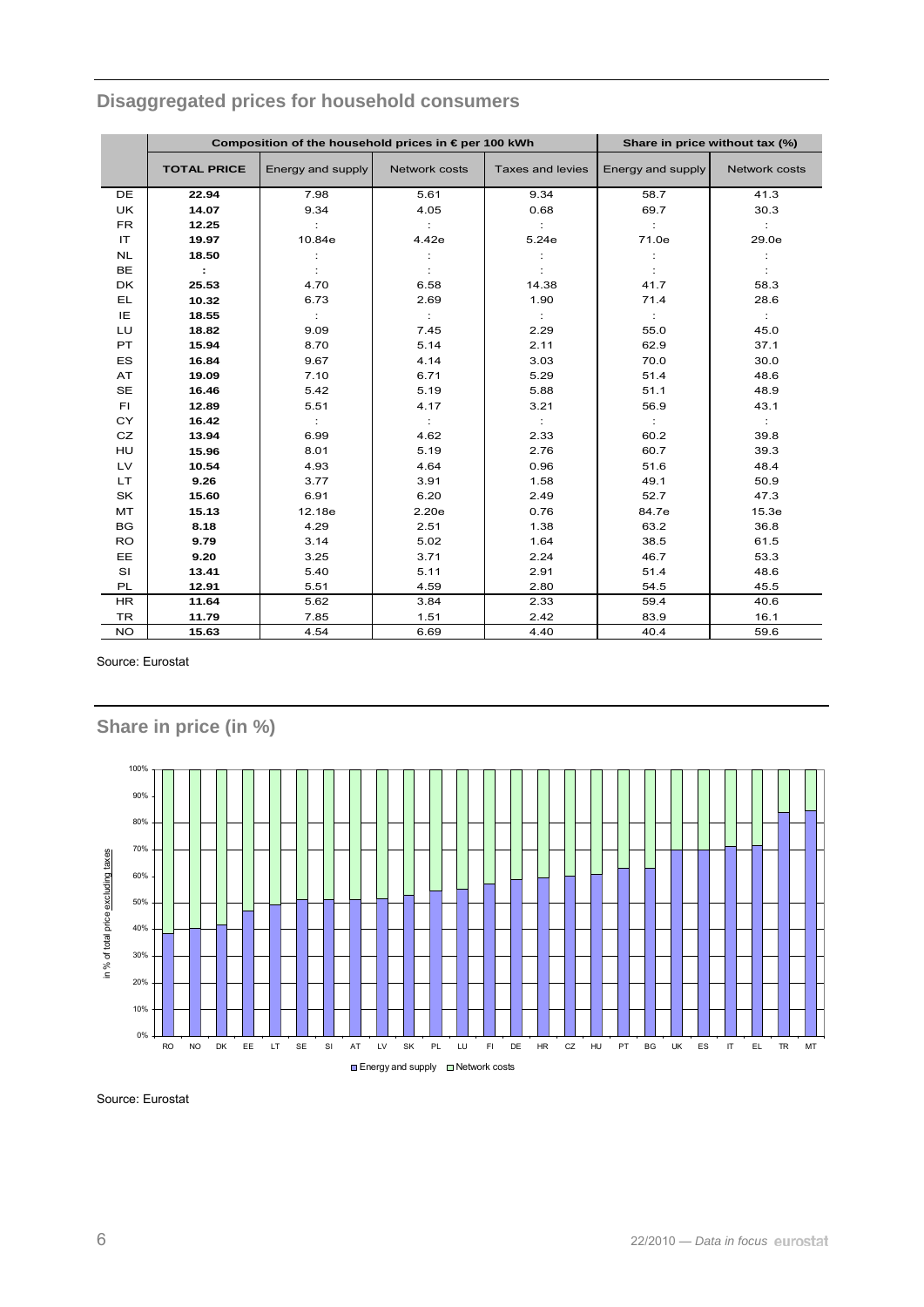|           |                    | Composition of the industrial prices in €per 100 kWh |               | Share in price without tax (%)      |                   |               |
|-----------|--------------------|------------------------------------------------------|---------------|-------------------------------------|-------------------|---------------|
|           | <b>TOTAL PRICE</b> | Energy and supply                                    | Network costs | Non-recoverable<br>taxes and levies | Energy and supply | Network costs |
| DE        | 11.34              | 7.13                                                 | 2.45          | 1.76                                | 74.4              | 25.6          |
| <b>UK</b> | 10.12              | 7.49                                                 | 2.24          | 0.39                                | 77.0              | 23.0          |
| <b>FR</b> | 6.56               |                                                      |               |                                     | ÷                 |               |
| IT        | 13.70              | 10.10e                                               | 2.15e         | 2.24e                               | 82.4e             | 17.6e         |
| <b>NL</b> | 11.10              |                                                      |               |                                     |                   |               |
| <b>BE</b> | ÷                  |                                                      |               |                                     |                   |               |
| <b>DK</b> | 9.27               | 4.03                                                 | 3.90          | 1.34                                | 50.8              | 49.2          |
| EL        | 9.36               | 6.76                                                 | 1.77          | 0.83                                | 79.2              | 20.8          |
| IE        | 11.75              | 8.43e                                                | 3.47e         | 0.00                                | 70.8e             | 29.2e         |
| LU        | 11.58              | 8.66                                                 | 2.51          | 0.41                                | 77.5              | 22.5          |
| PT        | 9.44               | 6.98                                                 | 2.34          | 0.13                                | 74.9              | 25.1          |
| <b>ES</b> | 11.20              | 7.46                                                 | 3.20          | 0.54                                | 70.0              | 30.0          |
| AT        | ÷                  |                                                      | ÷             | ÷                                   | ÷                 | ÷             |
| <b>SE</b> | 6.89               | 4.73                                                 | 2.12          | 0.05                                | 69.1              | 30.9          |
| FI.       | 6.83               | 4.88                                                 | 1.68          | 0.26                                | 74.4              | 25.6          |
| <b>CY</b> | 14.94              |                                                      |               | ÷                                   | ÷                 | ÷             |
| CZ        | 11.22              | 7.88e                                                | 3.22e         | 0.12                                | 71.0e             | 29.0e         |
| HU        | 12.97              | 9.91                                                 | 2.85          | 0.21                                | 77.7              | 22.3          |
| LV        | 8.93               | 5.81                                                 | 3.13          | 0.00                                | 65.0              | 35.0          |
| LT.       | 7.90               | 3.74                                                 | 4.15          | 0.00                                | 47.4              | 52.6          |
| SK        | 14.03              | 8.76                                                 | 5.20          | 0.07                                | 62.8              | 37.2          |
| <b>MT</b> | 12.91              | 10.71e                                               | 2.20e         | 0.00                                | 83.0e             | 17.0e         |
| BG        | 6.39               | 5.01                                                 | 1.33          | 0.05                                | 79.0              | 21.0          |
| <b>RO</b> | 8.28               | 5.16                                                 | 3.12          | 0.00                                | 62.3              | 37.7          |
| EE        | 6.45               | 3.07                                                 | 2.68          | 0.71                                | 53.3              | 46.7          |
| SI        | 9.62               | 7.22                                                 | 2.00          | 0.41                                | 78.3              | 21.7          |
| PL        | 9.33               | 6.06                                                 | 2.80          | 0.48                                | 68.4              | 31.6          |
| <b>HR</b> | 9.04               | 5.21                                                 | 3.56          | 0.14                                | 59.4              | 40.6          |
| <b>TR</b> | 7.89               | 6.73                                                 | 0.90          | 0.27                                | 88.2              | 11.8          |
| <b>NO</b> | 7.95               | 3.86                                                 | 2.82          | 1.26                                | 57.8              | 42.2          |

# Disaggregated prices for industrial consumers

Source: Eurostat



Source: Eurostat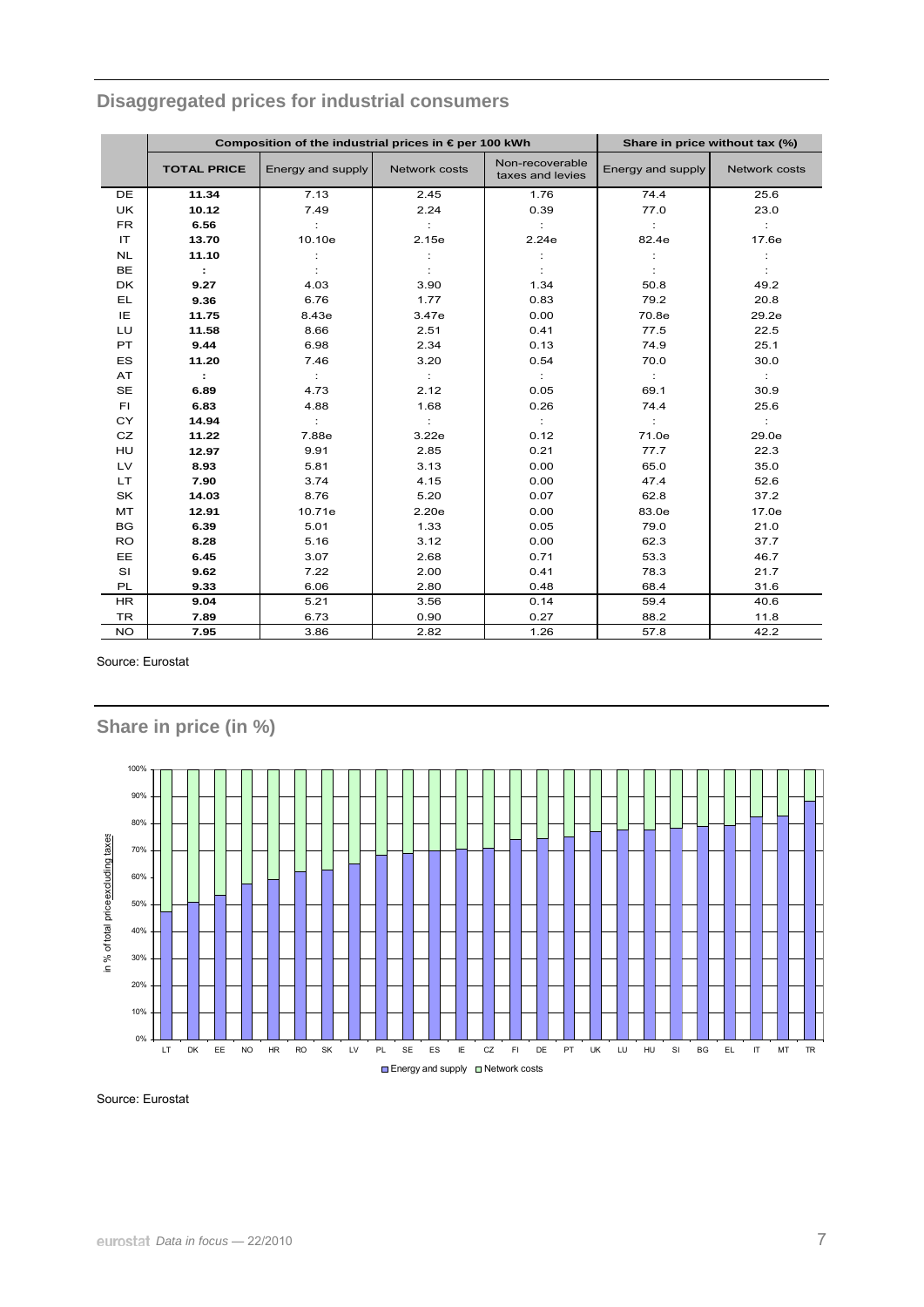**Electricity prices in purchasing power standards (PPS) per 100kWh for household consumers (all taxes included)** 



Source: Eurostat (nrg\_pc\_204)

**Electricity prices in purchasing power standards (PPS) per 100kWh for household consumers (all taxes included)** 

|            | <b>EU-27</b> | <b>BE</b> | <b>BG</b> | <b>CZ</b> | <b>DK</b> | <b>DE</b> | <b>EE</b> | IE.       | EL        | ES        | <b>FR</b> |           | <b>CY</b> | LV        | ÆŦ        | LU    |
|------------|--------------|-----------|-----------|-----------|-----------|-----------|-----------|-----------|-----------|-----------|-----------|-----------|-----------|-----------|-----------|-------|
| Households | 16.45        |           | 17.07     | 20.01     | 17.12     | 21.36     | 12.52     | 15.88     | 11.16     | 17.86     | 10.61     | 18.32     | 16.67     | 14.44     | 13.71     | 15.72 |
|            |              |           |           |           |           |           |           |           |           |           |           |           |           |           |           |       |
|            | HU           | <b>MT</b> | <b>NL</b> | <b>AT</b> | <b>PL</b> | <b>PT</b> | <b>RO</b> | <b>SI</b> | <b>SK</b> | <b>FI</b> | <b>SE</b> | <b>UK</b> | <b>HR</b> | <b>TR</b> | <b>NO</b> |       |

Source: Eurostat (nrg\_pc\_204)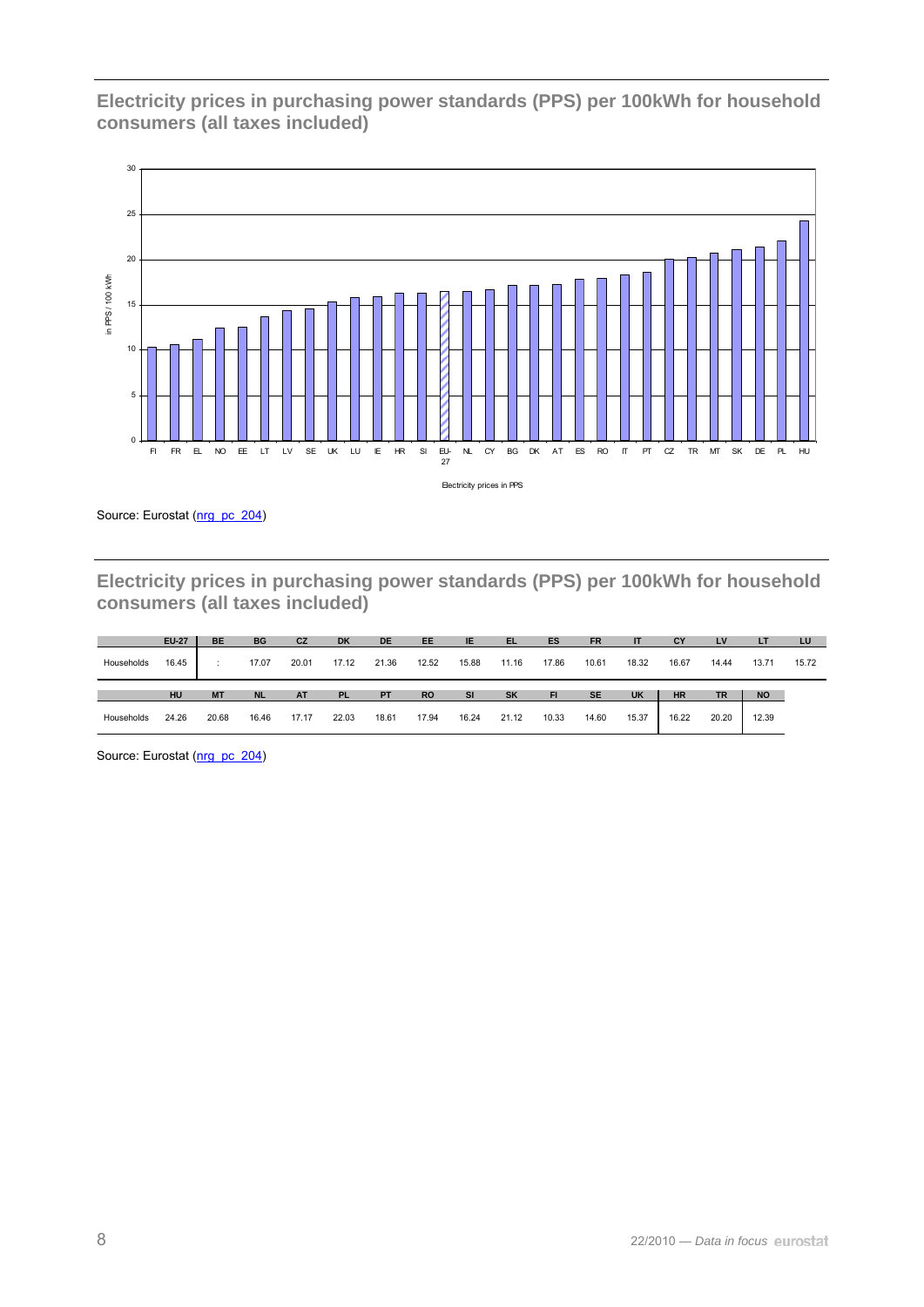## **Comments**

#### Definitions:

'Household consumers' refer to consumer band Dc (annual consumption between 2500 and 5000 kWh). 'Industrial consumers' refer to consumer band Ic (annual consumption between 500 and 2000 MWh).

No price data for Austria (for industrial consumers) and Belgium.

Price data for Italy and the Netherlands are provisional.

Level 1 price (all taxes excluded) for household and industrial consumers are missing for Italy.

"e" = estimated value

- ":" = not available
- $kWh = kilowatt-hour$
- MWh = megawatt-hour

#### EU aggregates:

**EU-27** = aggregated prices weighted by consumption for the following EU countries: Belgium (BE), Bulgaria (BG), Czech Republic (CZ), Denmark (DK), Germany (DE), Estonia (EE), Ireland (IE), Greece (EL), Spain (ES), France (FR), Italy (IT), Cyprus (CY), Latvia (LV), Lithuania (LT), Luxembourg (LU), Hungary (HU), Malta (MT), the Netherlands (NL), Austria (AT), Poland (PL), Portugal (PT), Romania (RO), Slovenia (SI), Slovakia (SK), Finland (FI), Sweden (SE) and the United Kingdom (UK).

**EA** = aggregated prices weighted by consumption for the following Euro Area countries: EA-13 from 01.01.2007 (Belgium, Germany, Greece, Spain, France, Ireland, Italy, Luxembourg, the Netherlands, Austria, Portugal, Slovenia and Finland); EA-15 from 01.01.2008 (EA-13 + Cyprus and Malta); EA-16 from 01.01.2009 (EA-15 + Slovakia).

HICP indicator (Harmonized Indices of Consumer Prices) was used for EU and EA aggregates where price data was missing.

#### Exchange rates:

Prices for the standard consumers are given in national currencies, PPS (Purchasing Power Standard, annual estimated value) and in euro (average exchange rate second semester 2009).

#### Conversion table in euro for non-Euro Area countries

|                       |    |       | $1$ EUR = |                |           |       | $1$ EUR = |
|-----------------------|----|-------|-----------|----------------|-----------|-------|-----------|
| <b>Bulgaria</b>       | BG | (BGN) | 1.96      | Poland         | <b>PL</b> | (PLN) | 4.19      |
| <b>Czech Republic</b> | cz | (CZK) | 25.76     | Romania        | <b>RO</b> | (RON) | 4.25      |
| Denmark               | DK | (DKK) | 7.44      | Sweden         | <b>SE</b> | (SEK) | 10.39     |
| Estonia               | EE | (EKK) | 15.65     | United Kingdom | UK        | (GBP) | 0.89      |
| Latvia                | LV | (LVL) | 0.71      | Croatia        | <b>HR</b> | (HRK) | 7.30      |
| Lithuania             | LT | (LTL) | 3.45      | Turkey         | TR        | (TRY) | 2.17      |
| Hungary               | HU | (HUF) | 271.12    | Norway         | <b>NO</b> | (NOK) | 8.57      |

Source: Eurostat ([ert\\_bil\\_eur\\_q\)](http://ec.europa.eu/eurostat/product?mode=view&code=ert_bil_eur_q)